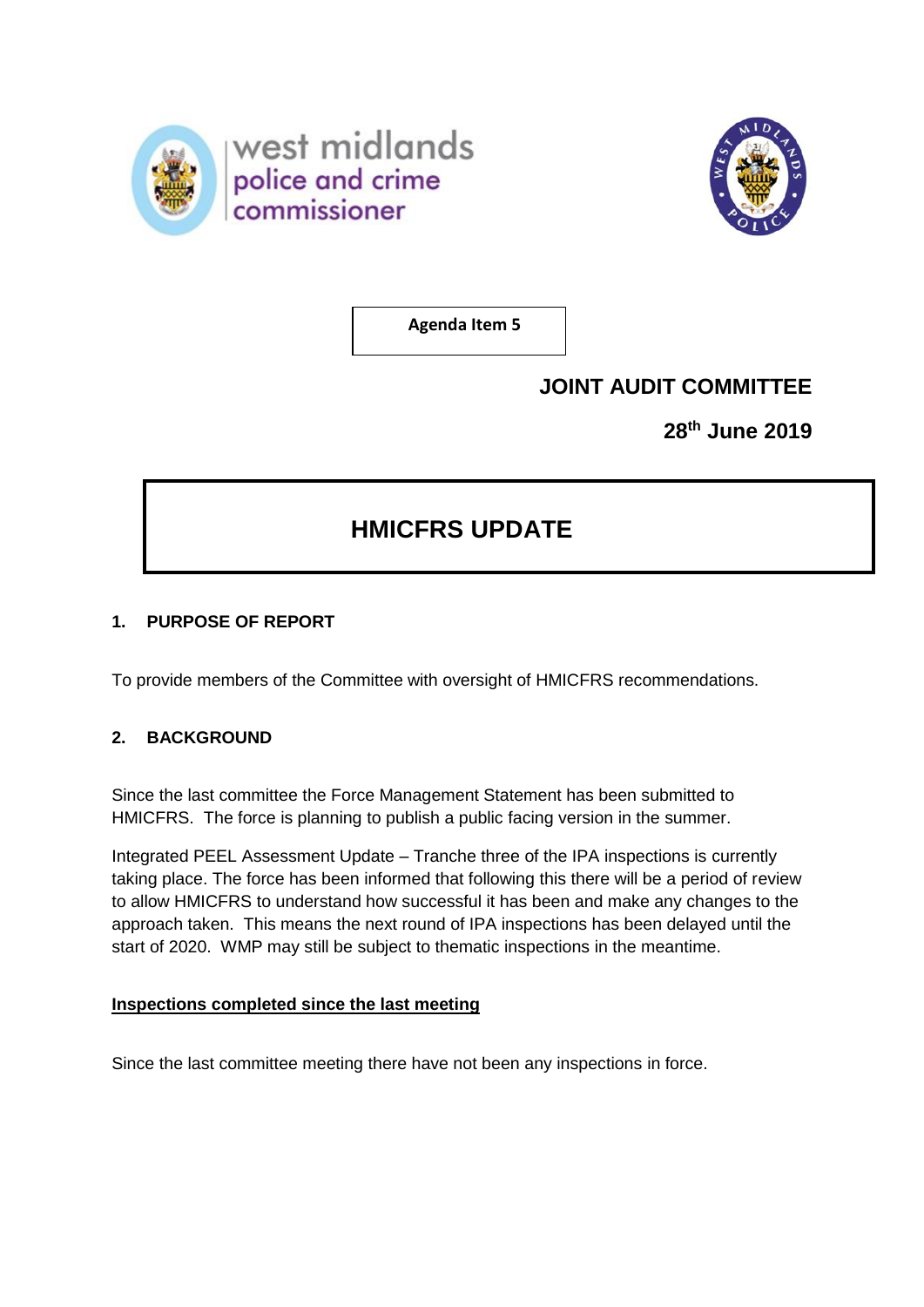#### **Inspection reports received since the last meeting**

#### **Integrated PEEL Inspection 2018/19 overview of findings**

| <b>Effectiveness</b>                                   | <b>Grade: Good</b>             | Last<br><b>Inspected</b> | <b>Progress</b> |
|--------------------------------------------------------|--------------------------------|--------------------------|-----------------|
| Preventing crime and tackling anti-social<br>behaviour | Good                           | 2016                     |                 |
| Investigating crime                                    | Good                           | 2016                     |                 |
| <b>Protecting Vulnerable People</b>                    | <b>Requires</b><br>Improvement | 2018                     |                 |
| <b>Tackling Serious and Organised Crime</b>            | Good                           | 2017                     |                 |
| <b>Specialist Capabilities (Firearms)</b>              | Ungraded                       | 2018                     | N/A             |
| <b>Efficiency</b>                                      | <b>Grade: Good</b>             | Last<br><b>Inspected</b> | <b>Progress</b> |
| Meeting current demand and using<br>resources          | Requires<br>Improvement        | 2017                     |                 |
| Planning for the future                                | Outstanding                    | 2018                     |                 |
| <b>Legitimacy</b>                                      | <b>Grade: Good</b>             | Last<br><b>Inspected</b> | <b>Progress</b> |
| Fair treatment of the public                           | Good                           | 2018                     |                 |
| Ethical and lawful workforce                           | Requires<br>Improvement        | 2018                     |                 |
| Fair treatment of the workforce                        | Good                           | 2018                     |                 |

#### **Overview of reports for review**

## **Integrated PEEL Inspection 2018/19**

The report was largely positive as shown in the overall grading's for the force with grades for those questions inspected either improving or being maintained.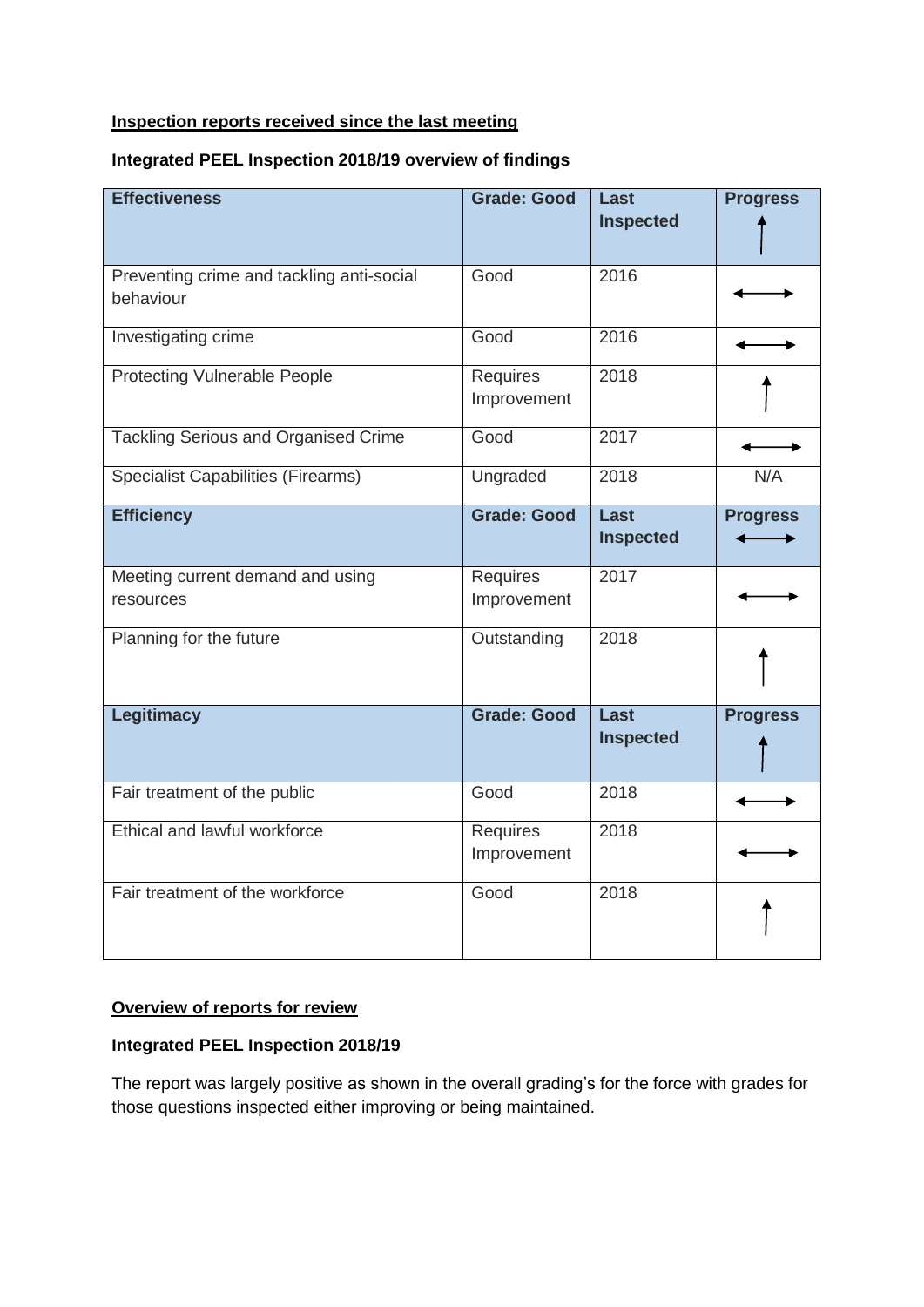### **Effectiveness - Protecting vulnerable people**

This was an improving picture with positive comments about the force's ability to identify vulnerability and the level of understanding the force has of the nature and scale of vulnerability across the force area.

Areas for improvement identified in this section were:

## **The force should ensure that control room staff consistently apply THRIVE+ and other risk assessment tools, to the correct standard and recording.**

#### Force response:

Prior to the AFI being received the force had proactively commissioned an internal audit on THRIVE+ and in response to the audit report and the area for improvement the force have established a THRIVE+ working group chaired by the Head of Contact. To date the group have developed a new draft THRIVE+ policy and are engaging with all departments across the force to understand how THRIVE+ is currently used and embedded into operating procedures. They are also developing a communications plan to ensure the continual embedding of THRIVE+ across the force and a paper is being prepared for sign off at Force Executive.

#### **The force should improve the quality and consistency of supervision in the control room to support effective operational work and management of backlogs of non-emergency incidents.**

Force response:

To improve the quality and consistency of supervision within the control room the force introduced an escalation process and log closure doctrine, supervisor vacancies have been filled and a programme of dip sampling has been introduced that is reported on in Contact's tactical delivery board. There has also been a redesigned shift pattern in the dispatch function based on aligning dispatch by team with contact handling and response colleagues. This has created briefing and debriefing periods for dispatch, training days for CPD and work with contact handing, dispatch and response across the shift. It has allowed for the provision of consistent supervision across all three functions.

#### **The force should increase the number and quality of DASH risk assessments completed at domestic abuse incidents, giving greater support and protection for victims and their families.**

#### Force response:

Since 2017 the force has seen a 43% increase in DASH completion and the rollout of handheld devices to all teams will assist in improving the return rate further. Completion rates are closely monitored through the force Vulnerability Improvement Board chaired by ACC Crime. The force have also agreed to be part of the 'test phase' for a new approach to risk assessing domestic abuse at the first point of contact between the victim and the police. College of Policing have developed a new risk assessment which trials suggest create a more positive interaction between the victim and the attending officer, resulting in more consistent disclosure of serious offences and hidden crimes. In preparation for the new 'Domestic Abuse Risk Assessment' (DARA), the force have built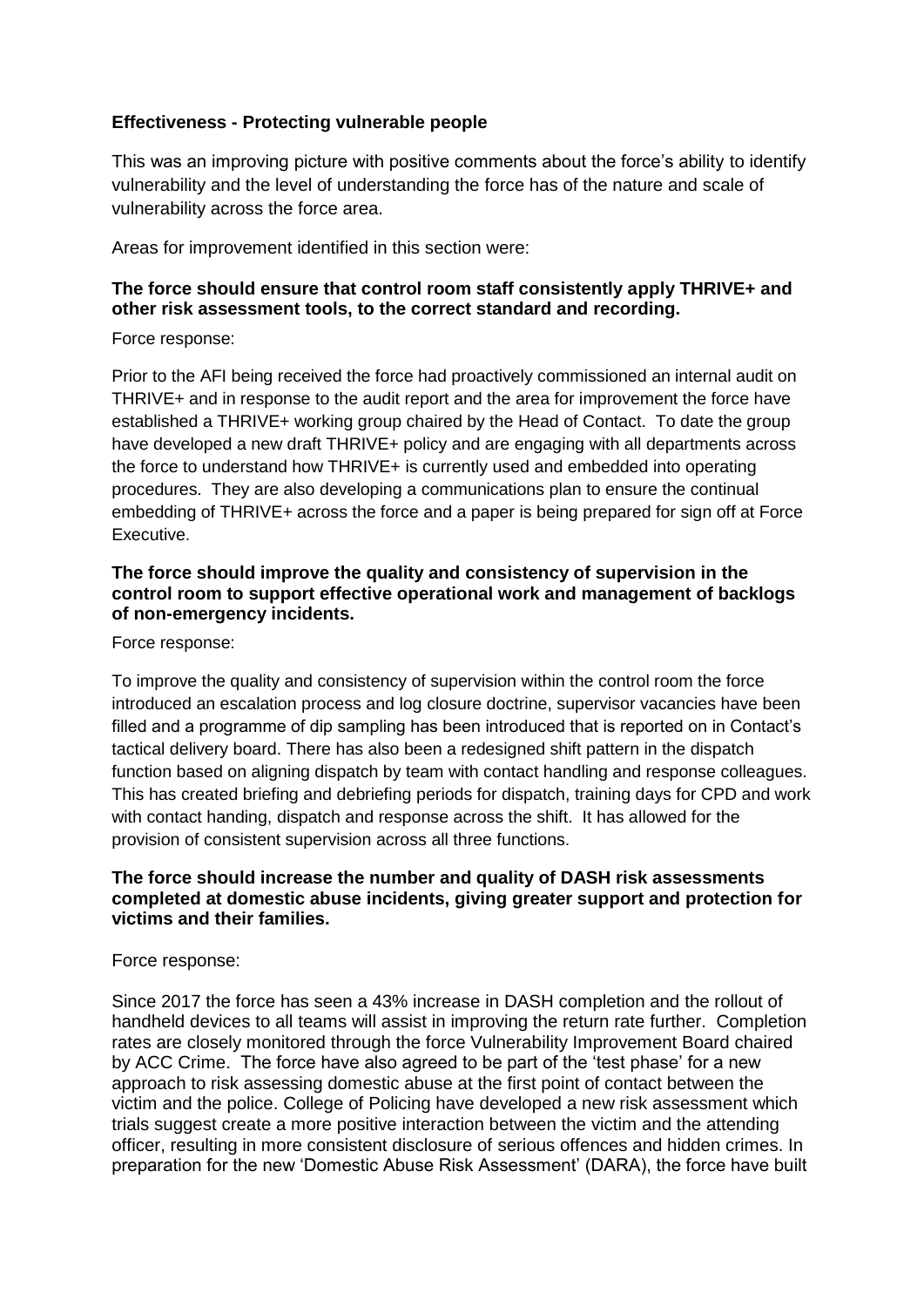an app for handheld devices and are awaiting the development of training products from the CoP with a view to launching the new approach in the summer 2019. This will ultimately replace the current DASH risk assessment.

## **Effectiveness- Specialist capabilities (Firearms)**

This section is not graded by HMICFRS but the narrative was positive with comment that the force has a good understanding of the harm facing the public and good arrangements in place for mobilisation of specialist firearms officers.

#### **Efficiency – Future Planning**

The force was graded as outstanding in this area. This was due to the level of understanding of current and future demand and the robust plans in place to manage this.

#### **Legitimacy – Fair treatment of the public**

The force was graded good against this question. There was positive commentary regarding the awareness of unconscious bias and the use of stop & search. There was a recognition that monitoring and scrutiny of use of force was improving but this was still embedding at the time of inspection. There were no areas for improvement identified within this section.

#### **Legitimacy – Ethical and lawful workforce**

This section was graded requires improvement and two areas for improvement and one cause for concern were identified.

The cause for concern was regarding vetting and the following recommendation was given:

**The force should ensure all staff have received at least the lowest level of vetting clearance for their roles as quickly as possible, working to clear both the vetting backlog and new vetting renewals when they become due so that it complies fully with the national vetting guidelines.** 

Force response:

Prior to the inspection Professional Standards had developed a three year plan to remove the current vetting aftercare backlog. A further review of vetting practices, processes and supporting information communications technology (ICT) is now underway. The recently commissioned review has been given project support through business transformation and seeks to fundamentally overhaul the approach to vetting aftercare. The project will evaluate potential replacements to the Core-Vet system, the introduction of automated processes to remove manual inputting and double-keying by vetting staff. The review will re-evaluate the three year plan and report back in three months' time.

The two areas for improvement were: